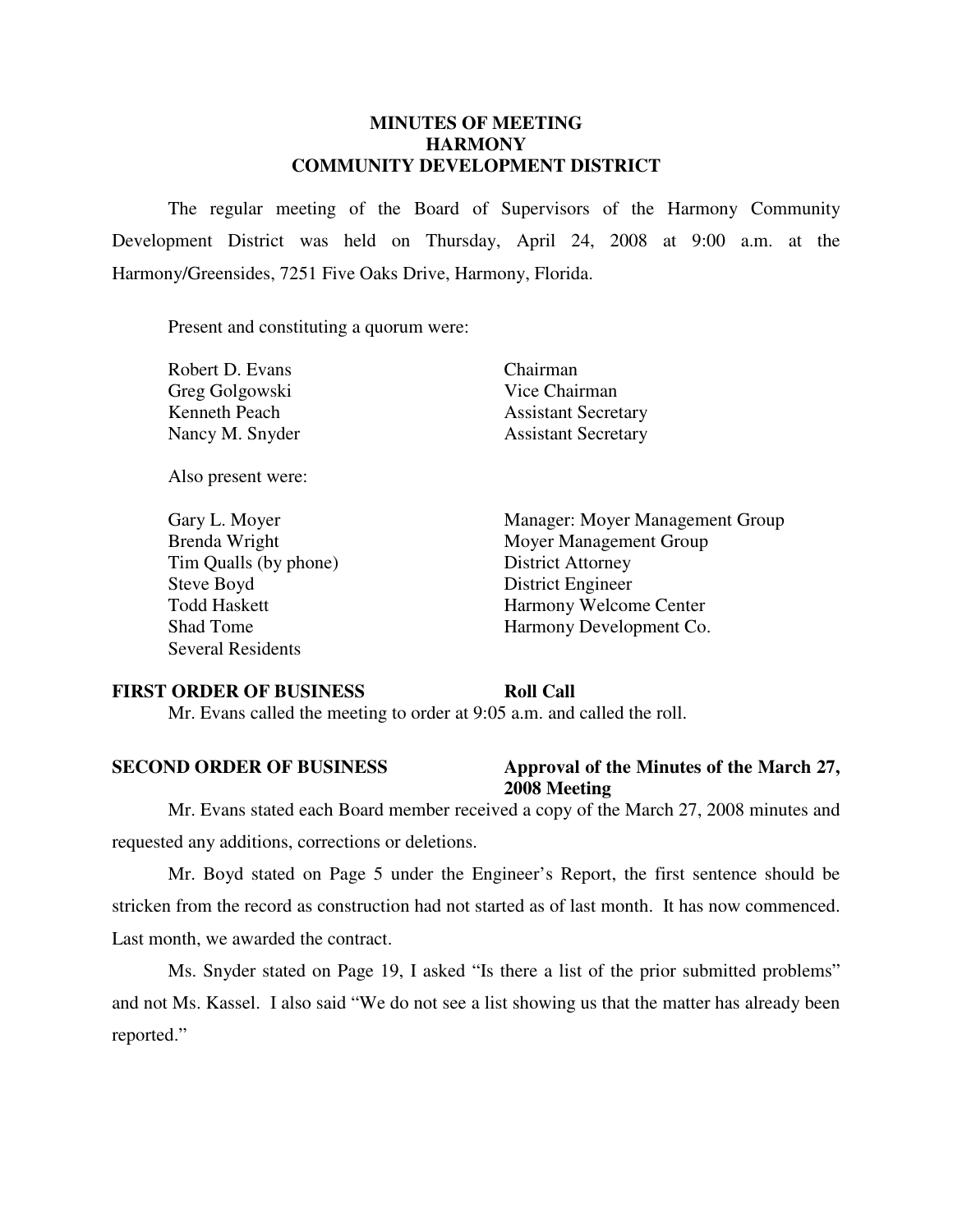On MOTION by Mr. Golgowski seconded by Ms. Snyder with all in favor the minutes of the March 27, 2008 meeting were approved as amended.

# **THIRD ORDER OF BUSINESS District Manager's Report A. March 2008 Financial Statements and Requisitions**

 Mr. Moyer stated you received the March 2008 financial report. We are halfway through our fiscal year and we are under our expenditures. However, we still have some collections to be received from the Tax Collector on our non-ad valorem assessments as we are \$90,000 short. This is where we expect to be through March because they make a distribution to us in April. Those who do not pay their assessments go through the normal tax collection process where certificates are sold in early June. For the most part, we are right where we expect to be for this time of year, both on revenues and expenditures.

# **B. Invoice Approval #96 and Check Run Summary**

 Mr. Moyer stated the invoice approval 96 and the check run summary were included in your agenda package.

 Mr. Evans asked does the Board need to take any action on the March 2008 financial statements?

Mr. Moyer responded the Board only needs to take action on the invoices.

On MOTION by Mr. Peach seconded by Ms. Snyder with all in favor the March 2008 Financial Statements, Requisitions, Invoice Approval #96, Invoices and Check Run Summary were approved as amended.

# **• Website Update**

 Mr. Moyer stated at this time, Ms. Wright will give you an update on the website and our complaint tracking system, both of which were implemented a couple of days after your last meeting pursuant to discussion at the last meeting.

 Ms. Wright stated I heard from many of the Supervisors as well as Ms. Kerul Kassel who provided us some suggestions, which we implemented on the website. This week alone we received four or five complaints, which we forwarded to Mr. Haskett and Mr. Tome. We are working with the Development Company to resolve those complaints. Ms. Kassel said she tested the system and it worked "seamlessly". On the website, you can make a suggestion and report a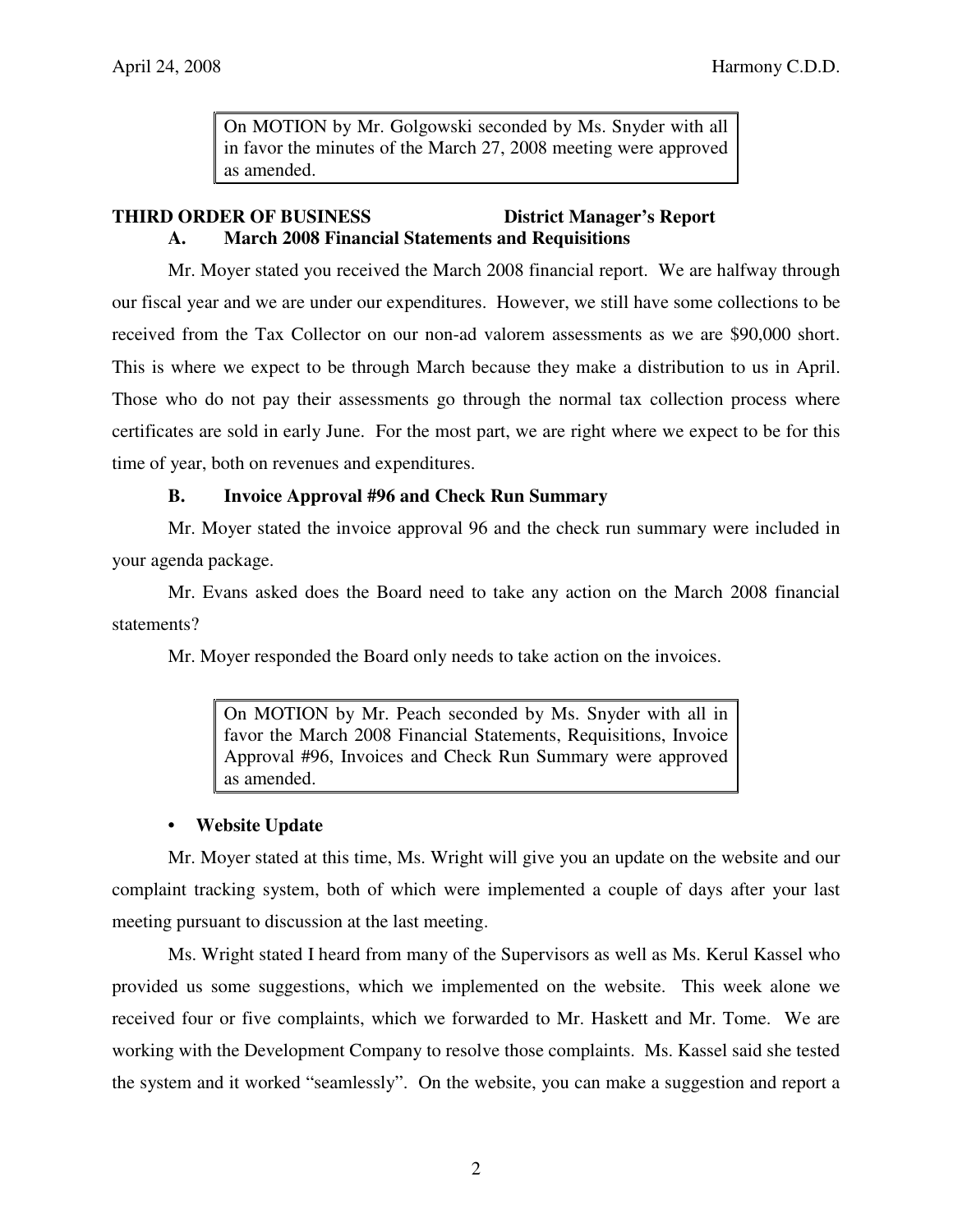problem. Ms. Kassel and I worked on the confirmation page. When someone submits a request or complaint, there will be a window showing the information submitted, time and date the request or complaint was made and where the request went.

Mr. Evans stated good!

 Ms. Wright stated one resident submitted a request for the Board's email addresses. I did not have a chance to transfer any e-mail addresses to the website, but I can certainly add this information.

### **• E-mail Request from Resident**

 Mr. Moyer stated I distributed to the Board a copy of an e-mail we received from Mr. Ray Walls who expressed concern about the residents paying for developer expenses for uninhabited areas within the District. We e-mailed him back and said it is one system where the developer pays the same amount for undeveloped lots as everyone else, especially relating to street lights as it benefits everyone in the community. Mr. Walls replied on Monday reiterating his desire for the District to break out the cost directly related to the developer and charge them; not the residents. However, there is a probability the residents will pay more because in many respects going back several years, the developer had not installed those systems and the developer was still being charged as if the system had been constructed. Maybe we did not do a good job of explaining how this system was set up, but I wanted you to have the letter. It is probably better to address this in the context of our budget discussions going forward. Nonetheless, this is something we will enter into the record on his behalf.

 Mr. Evans stated every year when we go through the budget process, Mr. Boyd provided us very detailed and comprehensive exhibits showing the properties assessed and those owned and maintained by the District. We follow a strict methodology analysis, by which the total amount of the assessments are distributed across the board for all the improved properties, regardless of whether the owner is the developer or a homeowner. You do not assess the County for the roadways or the District for the debt. You assess on a per acre basis. Once those assessments are allocated evenly across the board for all the improved property, it is broken down into each subdivision based on a methodology for each individual lot. This is the easiest process we can possibly go through and clearly communicate. When we get into the budget process and have a workshop, we will bring those exhibits. We update them every year. There is no magic to this, but when you allocate a certain Street Light Agreement to certain lots or get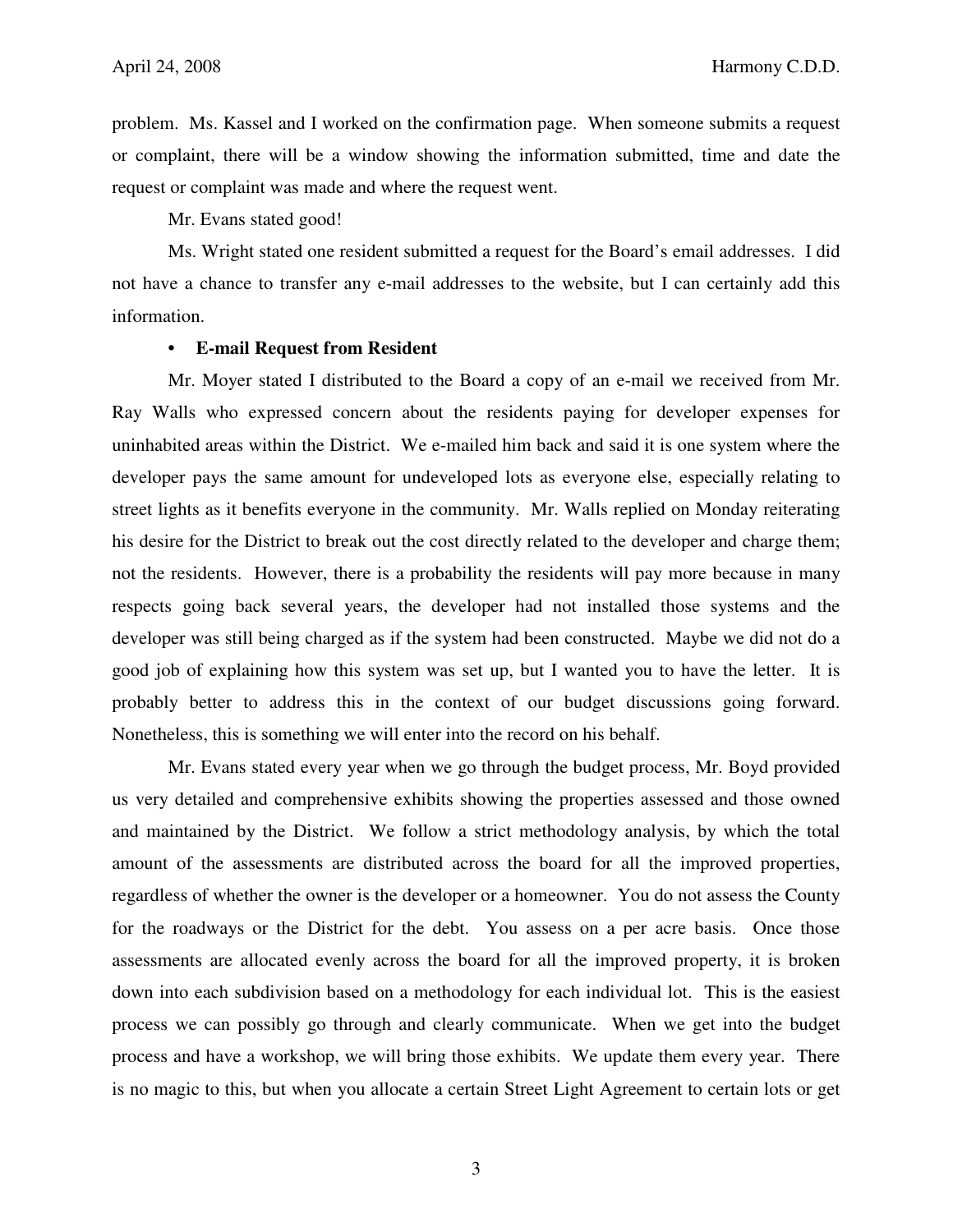into this matrix, it is cumbersome because there are shared benefits throughout the entire community. Because we do not have gates, the residents have access to all communities so they benefit from the street lights, parks and landscaping. This is the bulk of your budget. We try to make it as equitable as we can. If anyone is ending up unjust, it is the developer of the undeveloped properties because they are getting assessed the same rate and are carrying a heavier burden than everyone else until everything has been addressed. We will definitely address this at our budget hearing.

### **FIFTH ORDER OF BUSINESS Engineer's Report**

 Mr. Boyd stated as indicated earlier, the improvements for the sidewalks are underway. They should be completed by the next meeting.

### **SIXTH ORDER OF BUSINESS Developer's Report**

 Mr. Haskett stated I have the landscape maintenance specifications prepared by REW Landscape Corporation for maintenance of common areas within neighborhoods D2 and E. There is a correction, which will be amended prior to the Chairman's execution.

Mr. Evans asked is the cost \$1,100 per month for both areas?

Mr. Haskett responded yes.

 Mr. Evans stated in our budget procedures, this proposal came in under what we originally anticipated.

Mr. Haskett stated correct.

 Mr. Evans stated we will adjust the budget accordingly at the workshop for landscape maintenance.

> On MOTION by Ms. Snyder seconded by Mr. Golgowski with all in favor the proposal from REW Landscape Corporation for maintenance of the common areas within the D2 and E neighborhoods was approved.

 Mr. Haskett stated I provided pictures of the basketball court and soccer field at Lakeshore Park. Construction is progressing well. We are still waiting for some equipment to arrive, which we designated the longest timeline for the equipment as it had to be ordered as it was more of the institutional type grade. Hopefully, the equipment will be delivered by next week. We are projecting to wrap up this contract the first week in May.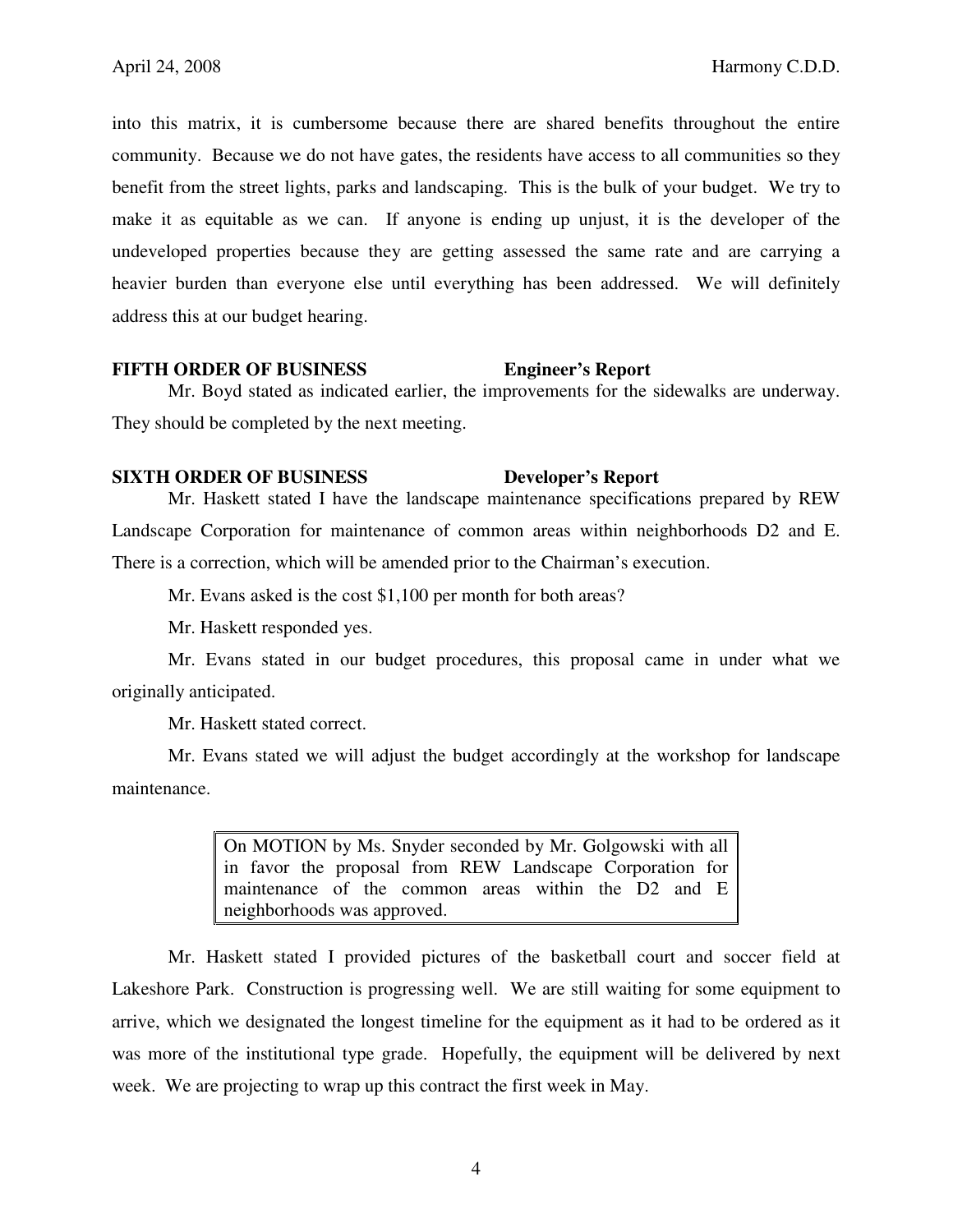Ms. Snyder asked will all three fields be completed by then?

 Mr. Haskett responded the concrete was just poured for the basketball court. In the bottom picture, you can see our Activities Director playing ball with some kids. This was a nice sight. The sand for the volleyball area will be installed today or tomorrow. They are doing the final grade on the soccer field tomorrow and installing the turf some time next week.

Ms. Snyder stated there is a lot of positive talk in the neighborhoods.

Mr. Haskett stated I think it will be a great improvement.

Mr. Evans stated good job.

Mr. Golgowski stated a lot has been done in a short time.

Mr. Haskett stated we will have it ready for the kids when they get out of school.

### **SEVENTH ORDER OF BUSINESS Discussion of the Monthly Boat Report**

# Mr. Golgowski stated the Activities Report on the boat use was provided in the agenda package. Everything is proceeding as normal. However, the larger pontoon boat was out of service for a few weeks as it hit a floating object while in operation, which caused the boat to proceed forward when put into reverse. Fortunately, while Mr. Thomas Belieff, the Dock Master was waiting for an opening in the repair shop, he took the pontoon boat out of the water and was able to fix it himself. We ended up avoiding more time being taken up by having the pontoon boat out of commission and the cost of having it repaired by an outside vendor. Mr. Belieff did a great job.

Ms. Snyder asked is the pontoon boat still being repaired?

Mr. Golgowski responded no. It is back afloat and in service.

### **FOURTH ORDER OF BUSINESS Attorney's Report**

Mr. Moyer stated we skipped over the Attorney's Report.

Mr. Qualls stated I apologize for not attending the meeting in person, but I am in Tallahassee monitoring the legislative session and attending a meeting of the Taxation and Budget Reform Commission. There are several items on their agenda regarding CDDs. I look forward to making a report at the next meeting.

Mr. Evans stated we will discuss your recommendations on the Parks and Recreation Facilities Policy at the workshop.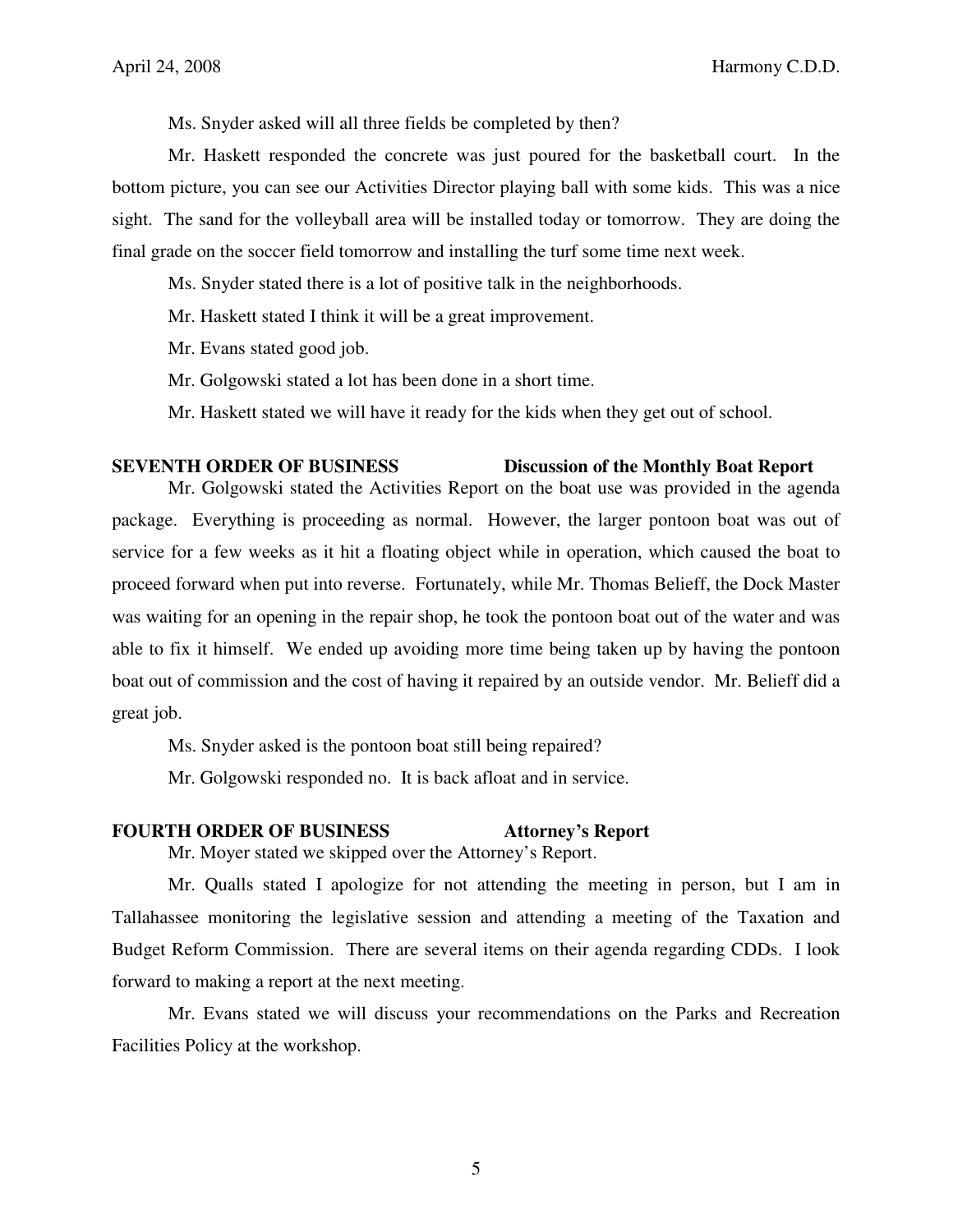### **EIGHTH ORDER OF BUSINESS Supervisors' Requests**

There not being any, the next item followed.

## **NINTH ORDER OF BUSINESS Audience Comments**

 Mr. Dick Wystra stated I live at 7040 Button Bush Loop. Is fishing permitted in the retention pond behind the homes on Button Bush Loop and Brackenfern Drive?

 Mr. Golgowski responded our policy prohibits fishing on any ponds. In fact, there are signs posted to this effect.

Mr. Wystra stated I was under the assumption you could not fish.

Mr. Golgowski stated correct.

 Mr. Wystra stated at some of our conservation meetings, there was discussion about no fishing being permitted, but I was informed by a neighbor fishing was permitted. This needs to be clarified. If there is no official policy, maybe there should be. I am not against fishing, but I want clarification.

Mr. Evans stated we will include this item in the next newsletter.

Mr. Moyer stated we will post a notice on the website.

 A resident stated it appears signs were posted six to eight months ago and many of them have been destroyed. They were literally ripped from the ground and torn apart. I do not know who is doing this.

 Ms. Gina McGinnis stated there have not been signs on that lake since I have been there and I have lived there since July.

 Mr. Golgowski stated signs were not posted on this lake because it was a fairly closed pond and not subject to outside activity.

 Mr. Wystra stated there seems to be some confusion. I just wanted to know as a point of clarification.

A resident asked is there a reason for the policy?

 Mr. Golgowski responded there is a safety issue and interference with wildlife in terms of alligators. You are creating a distressed fish situation. Many people experienced alligators following their lure in. Eventually, they start making the connection between someone on the bank and something to eat.

 The resident stated maybe this is why having the *"No Fishing"* signs made sense. When people understand the reason, maybe then they will conform to the rules.

6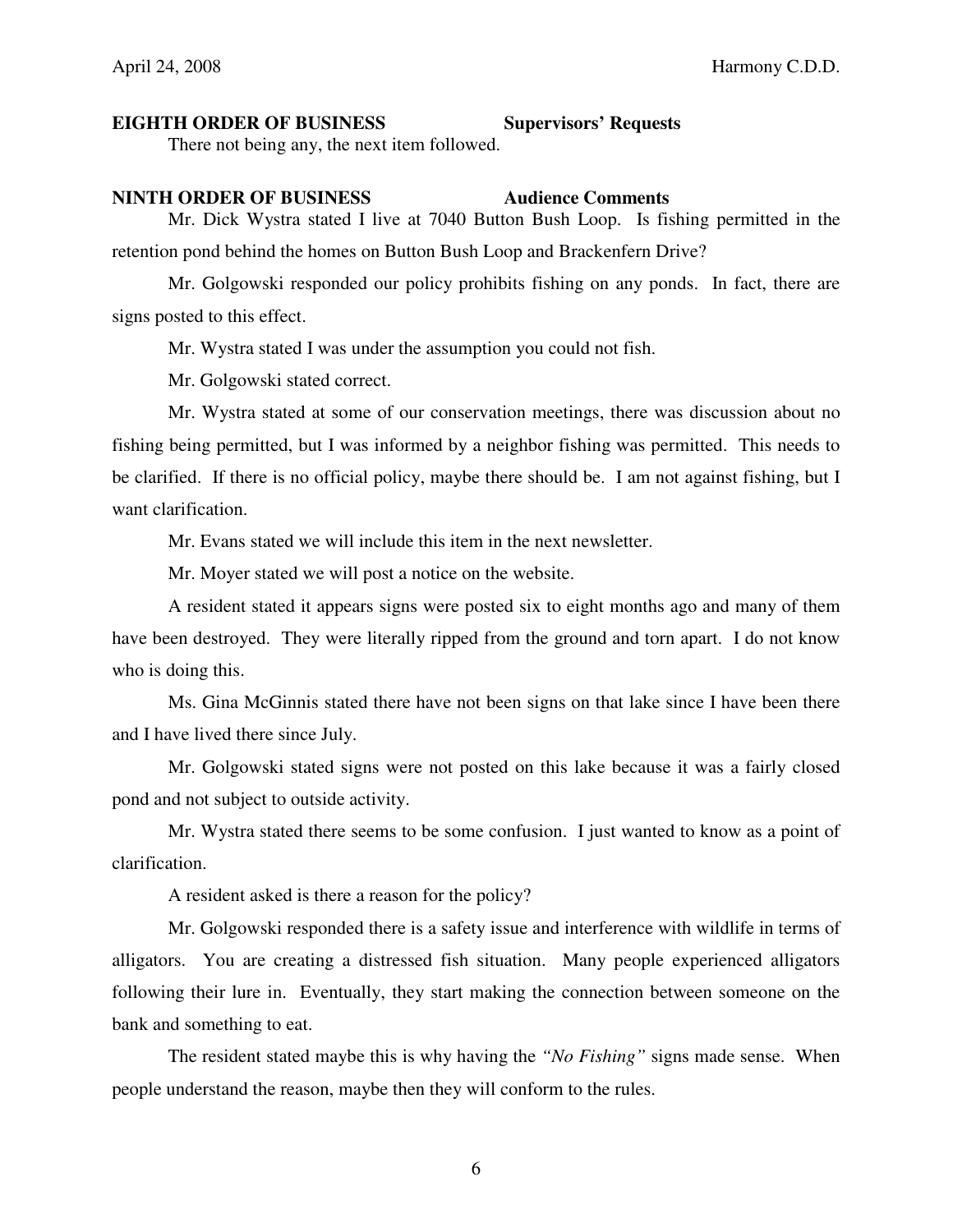Mr. Charles Pacetti stated I called the Sheriff's Department last weekend because I saw some kids' wake boarding in the big pond. I saw alligators in the pond. A Sheriff was dispatched who asked the kids to get out of the pond. Along with a sign saying "No Fishing", there should be a sign for no recreational activity in the lake.

Ms. Snyder stated we did not hear whether the kids were residents.

Mr. Pacetti stated I do not know if they were residents.

 Ms. Sandra Sampson stated I live at 3332 Brackenfern Drive. I saw kids feeding the alligators in the pond. They were close to the water and throwing marshmallows. I called the Police Department, but by the time they got out there, the kids were gone. I do not know if they are still doing it, but they were out there after school between 4:00 p.m. and 6:00 p.m.

 Mr. Evans stated this is your community and your neighbors. Sometimes when you see something like this, it is nice to ask whether they were aware of the policy. Many times, these kids do not know about the policy. This is a nice way to take the opportunity to tell your neighbors "You should not be doing this". Some of them will probably accept your explanation graciously, while others may not. Hopefully, they will be more on the gracious side. Thank you!

 Ms. Kerul Kassel stated I think the residents are asking for signs on the ponds where there currently are no signs or even signs on the ponds where the signs were removed. At least there is some indication of what people are allowed to do. Maybe the signs should say *"No Fishing or Feeding of the Alligators"*. There is also no water in the dog park. In order for owners to give their dog water, I have seen people take the hose from the dog wash and try to snake it over the fence. This is not good for the hose bib on the dog wash to be pulled in this manner. Maybe we can install a hose bib inside the large dog park. Lastly, I feel Mr. Walls request was based on the belief this was the legal obligation of the CDD. It may not be to the financial benefit of the residents. It appears Mr. Walls feels this is a legal requirement of the law for the funds the developer is responsible for to be separated from what the residents are responsible for. Do you know whether or not this is a legal requirement, Mr. Qualls?

 Mr. Qualls responded landowners throughout the District pay assessments. I think Mr. Evans meant there was a lot of raw land owned by the developer and they pay a portion of their assessments based on the amount of land they own. I do not know if this answers your question.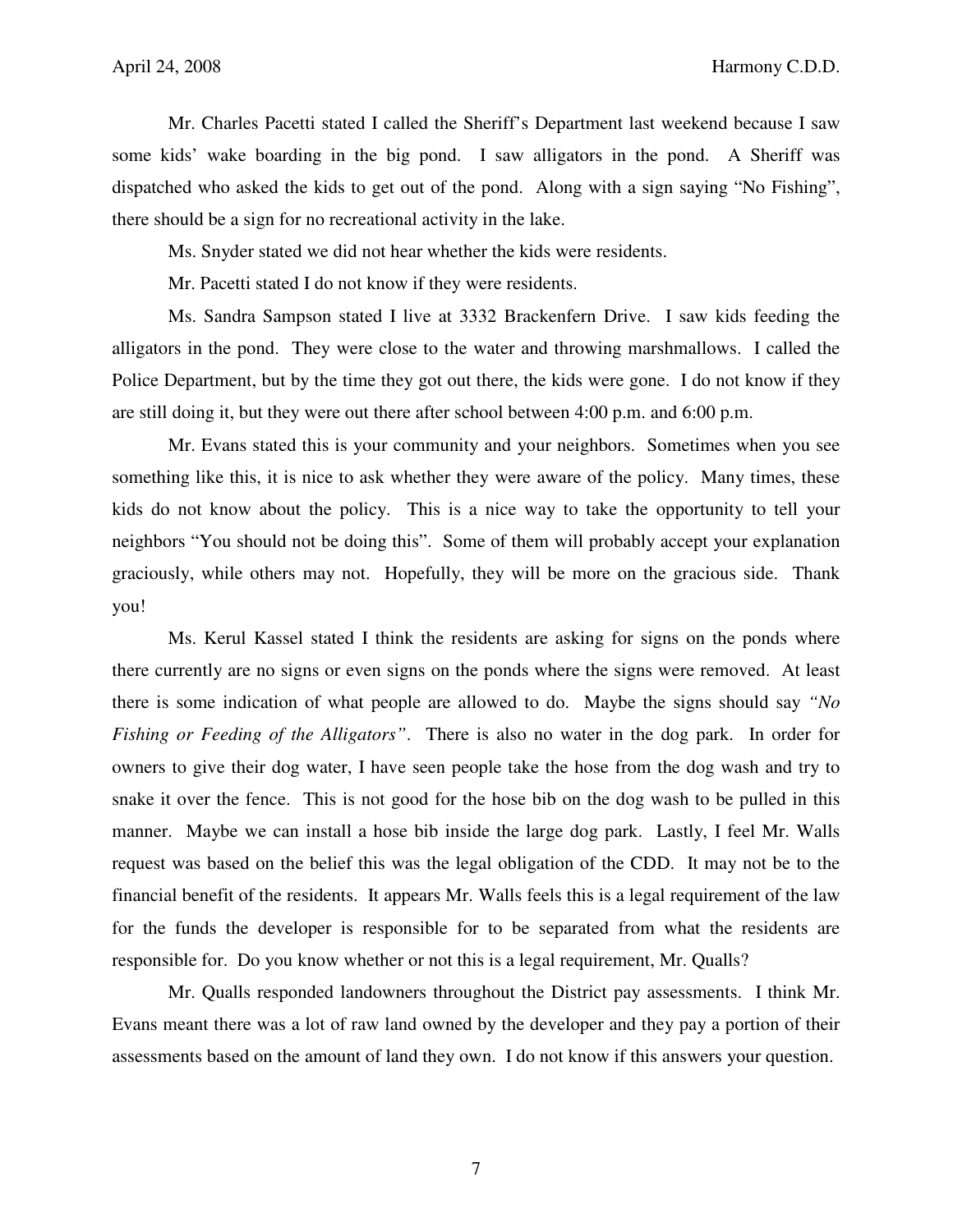Mr. Moyer stated his conclusion might be related to Condominium Law and not have anything to do with CDDs. I can say for the record, the way we are assessed is the way the vast majority of all Districts in the State of Florida assess. We are not doing anything out of the ordinary.

 Mr. Evans stated we also go through an audit process every year as far as financial accountability for the District and the proper procedures.

 Ms. Kassel stated I do not doubt what is going on here is okay, but I just want to make sure it is legal. Maybe there is an aspect of it, which needs to be addressed, according to the Florida Statutes.

 Mr. Evans stated Mr. Qualls needs to cite the Statutes so we have a better idea what this is referring to. Sometimes people come up with an idea and then say this was not the way they interpreted it. If they say it is illegal, all you have to do is cite the statute. We have competent management and Legal Counsel to say whether or not it is applicable in this situation. Typically you have two accounts, one for your O&M and another for your debt service, which are separated because you have different purposes. The accountability is extremely high as far as the documentation. We know where every penny goes. There is no co-mingling between these runs. It is an open policy. The issue is for the allocation; a litmus test for the application, which has to be fair, equitable and defendable. This needs to be taken into account when you do your O&M assessments and your debt service across the board. One party does not take advantage of the other. It has to be easily explainable. I think we accomplished all of those requirements.

 Ms. Jane Christianson asked is it possible to plant some shade trees in the dog park? I noticed some trees were added to the small dog park, which provide shade for the dogs to cool down. I know there are some regulations for the gas pipeline, but if my calculations are correct, the covered area with the water line is fairly close to the gas pipeline. The dogs need some shade as I have seen several dogs overheat, especially since there is no water. There is also no place for people to sit in the shade.

Mr. Evans stated we can certainly take a look at adding some trees.

 A resident stated I applaud the improvements made at Lakeshore Park. It looks great. Everyone has been giving positive comments. However, it appears we should have a water feature in the retention pond or the big lake behind the pond as I feel the park is being under utilized from a visual aspect. Many communities like us make good use of their water features

8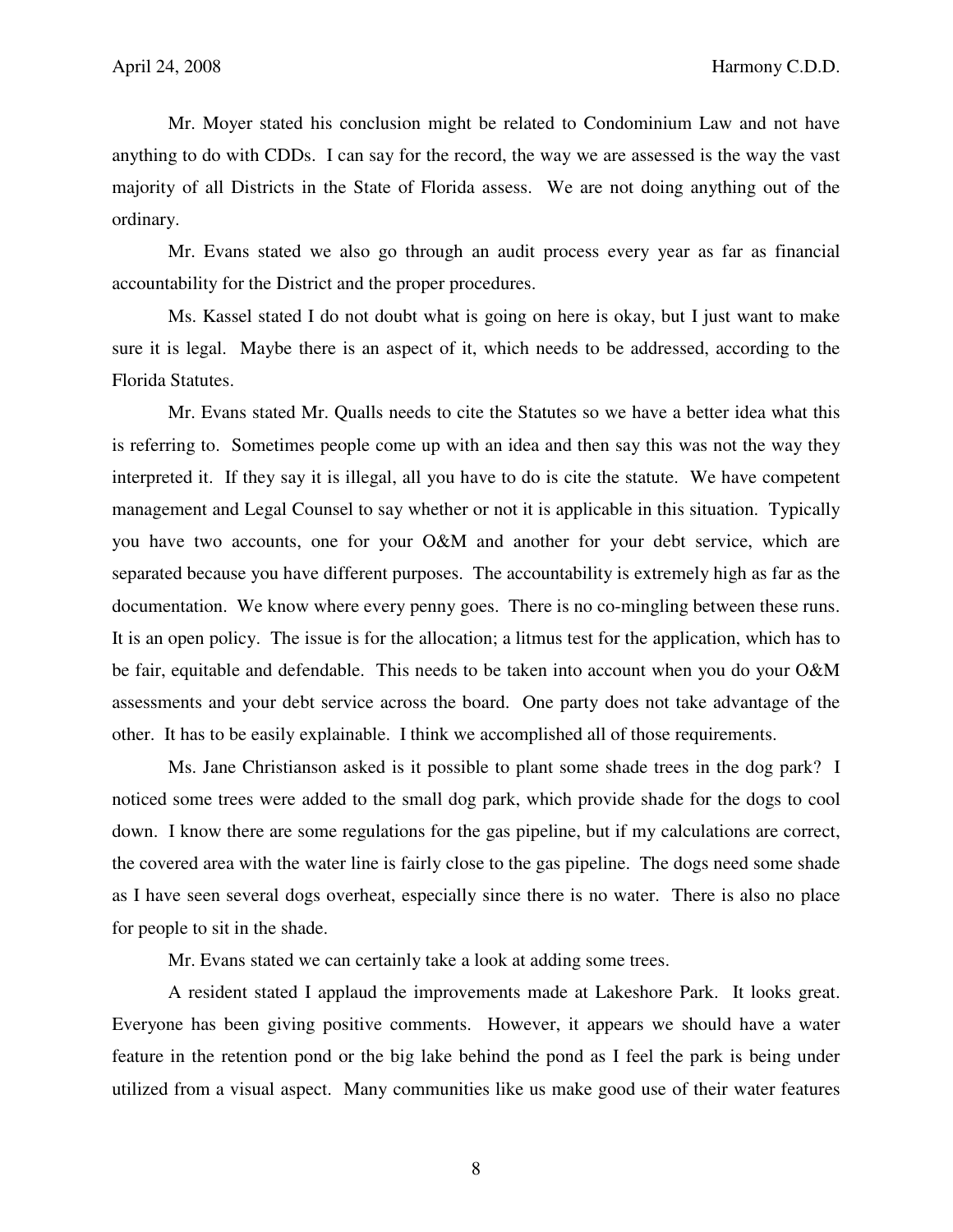by having bridges over their pond, fountains or lighting at night. Additionally, it is hard to tell Buck Lake is even there unless you look for it. People driving through looking for a lake are never going to find it, unless you happen to know to look at a specific place. Maybe we can make some visual clearings, not physical access to Buck Lake. We can clear some of the underbrush in those areas.

 Mr. Evans stated you already have conservation easements in place around the boundaries of the lake and have limited locations for access. I think this is a great idea but I do not think we can go in there and do it.

 The resident stated the reason this idea came up in the first place is at the far west end, there has already been one cut through within the last couple of years. There is a cable running across the front with orange markers, which provides a visual view of the lake. I am not telling you to cut down all the trees, but to clear some so people can see there is a lake there.

Mr. Evans stated we would love to, but I do not think we can.

 Mr. Golgowski stated one project the Development Company is working on is a trail plan for this area of Harmony, between the ponds and the tree line. Perhaps, they can take advantage of existing openings or other features. I think you are correct. This area has not been used the best way it can be used.

 The resident stated I live by there and look at the area all the time. There seems to be an opportunity for a minimal investment of enhancing the area. This is what we are all here for.

 Mr. Evans stated you can come to the budget workshop as this is where everyone tells us what they want to do.

The resident stated it is all about spending our money.

 Mr. Evans stated this is the reason for having the workshop. We put our budget in place for the entire year and look at any programs we think need to be incorporated; such as tree pruning and other long-term programs. Then we try to balance those. I know there are many restrictions with regards to any pruning or cutting within those currently existing conservation easements. Mr. Golgowski and I are trying to gain greater utilization of the lakes and access. It is a delicate process to work through, but we are very sensitive to this and would like to see the enhancements as much as anyone.

Ms. Snyder asked will teams outside of Harmony be able to utilize the soccer field?

9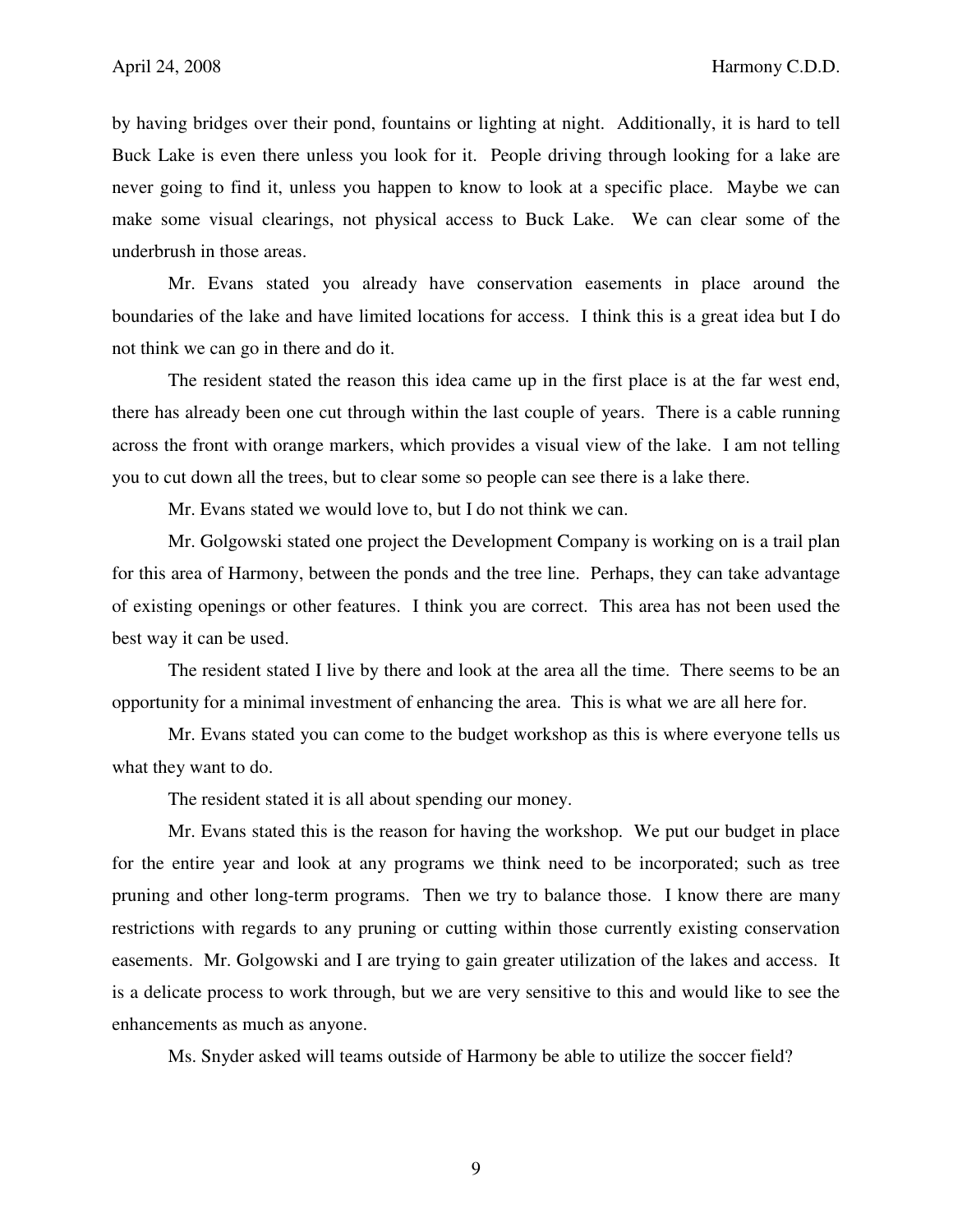Mr. Evans responded we will address this issue at the rule policy workshop, immediately following this meeting.

 Ms. Wright asked can I post on the recreational page on the website no fishing is permitted in the recreational ponds and a reminder it is a second degree misdemeanor to feed the alligators in order to educate the residents?

Mr. Evans responded certainly. Mr. Golgowski may have some appropriate language.

Mr. Golgowski stated I will get together with Ms. Wright.

# **TENTH ORDER OF BUSINESS** Adjournment

There being no further business, the meeting was adjourned at 9:40 a.m.

\_\_\_\_\_\_\_\_\_\_\_\_\_\_\_\_\_\_\_\_\_\_\_\_\_\_\_\_\_ \_\_\_\_\_\_\_\_\_\_\_\_\_\_\_\_\_\_\_\_\_\_\_\_\_\_\_\_\_\_\_

Secretary Chairman

Gary L. Moyer Robert D. Evans